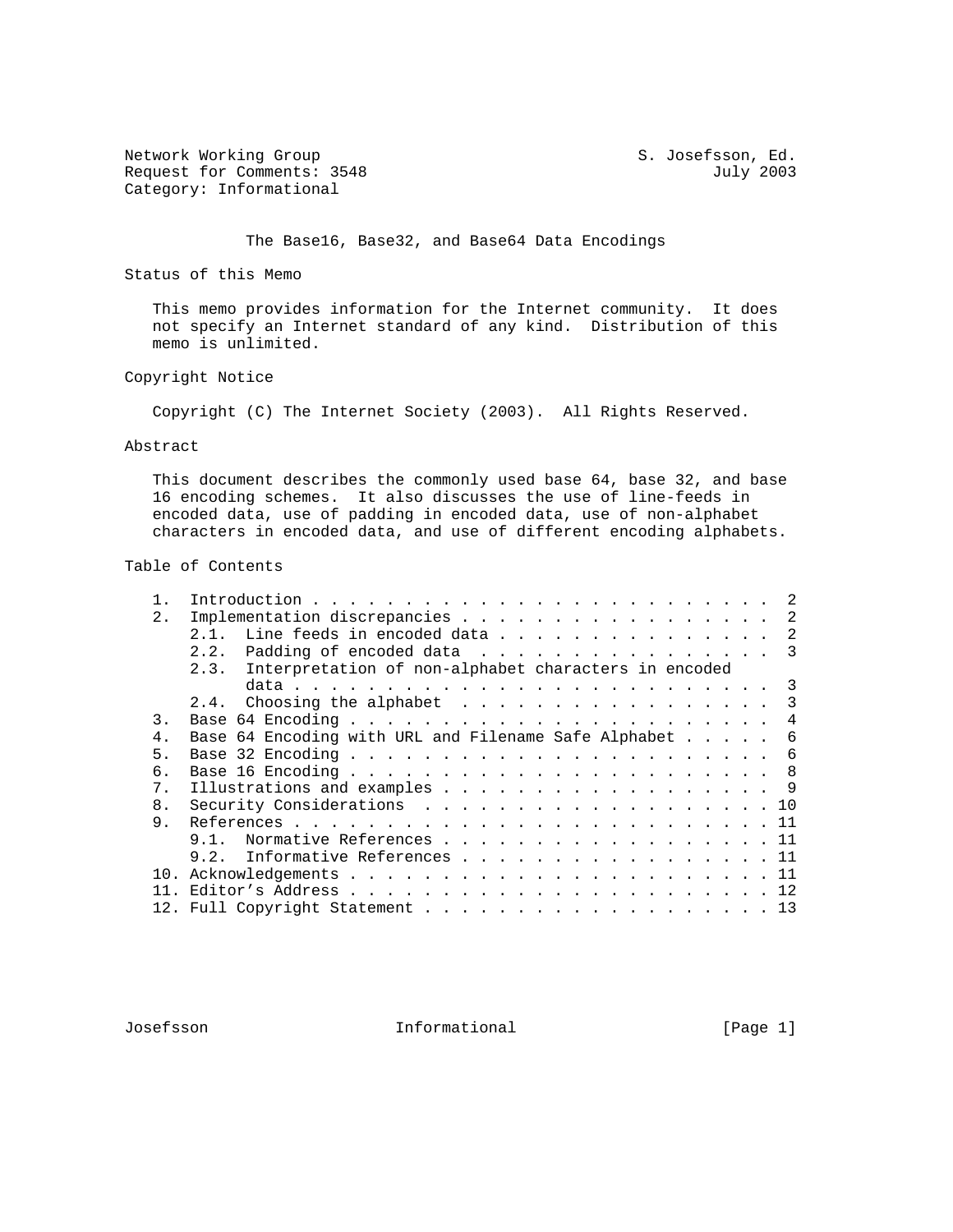RFC 3548 The Base16, Base32, and Base64 Data Encodings July 2003

## 1. Introduction

 Base encoding of data is used in many situations to store or transfer data in environments that, perhaps for legacy reasons, are restricted to only US-ASCII [9] data. Base encoding can also be used in new applications that do not have legacy restrictions, simply because it makes it possible to manipulate objects with text editors.

 In the past, different applications have had different requirements and thus sometimes implemented base encodings in slightly different ways. Today, protocol specifications sometimes use base encodings in general, and "base64" in particular, without a precise description or reference. MIME [3] is often used as a reference for base64 without considering the consequences for line-wrapping or non-alphabet characters. The purpose of this specification is to establish common alphabet and encoding considerations. This will hopefully reduce ambiguity in other documents, leading to better interoperability.

 The key words "MUST", "MUST NOT", "REQUIRED", "SHALL", "SHALL NOT", "SHOULD", "SHOULD NOT", "RECOMMENDED", "MAY", and "OPTIONAL" in this document are to be interpreted as described in RFC 2119 [1].

2. Implementation discrepancies

 Here we discuss the discrepancies between base encoding implementations in the past, and where appropriate, mandate a specific recommended behavior for the future.

2.1. Line feeds in encoded data

 MIME [3] is often used as a reference for base 64 encoding. However, MIME does not define "base 64" per se, but rather a "base 64 Content-Transfer-Encoding" for use within MIME. As such, MIME enforces a limit on line length of base 64 encoded data to 76 characters. MIME inherits the encoding from PEM [2] stating it is "virtually identical", however PEM uses a line length of 64 characters. The MIME and PEM limits are both due to limits within SMTP.

 Implementations MUST NOT not add line feeds to base encoded data unless the specification referring to this document explicitly directs base encoders to add line feeds after a specific number of characters.

Josefsson Informational [Page 2]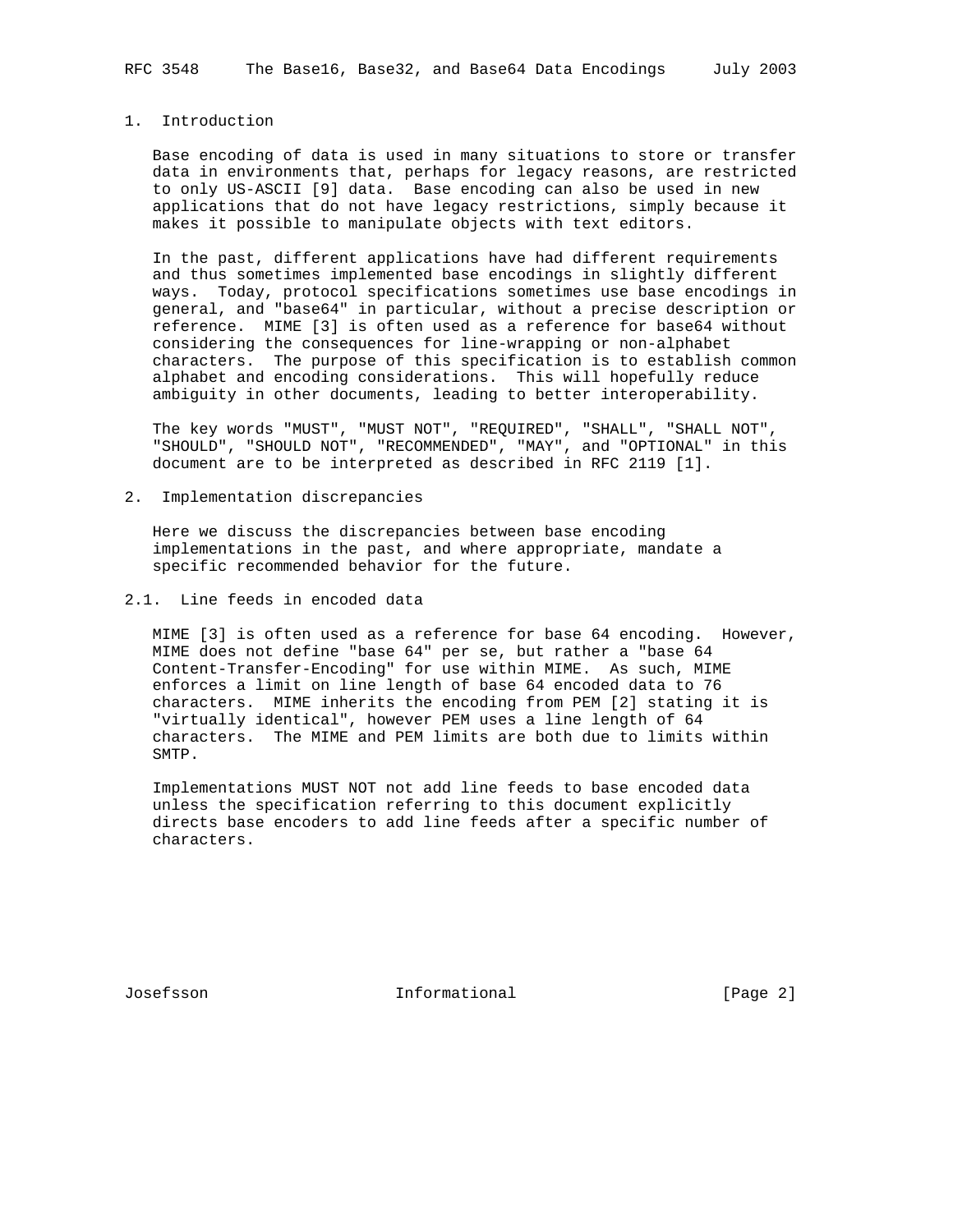## 2.2. Padding of encoded data

 In some circumstances, the use of padding ("=") in base encoded data is not required nor used. In the general case, when assumptions on size of transported data cannot be made, padding is required to yield correct decoded data.

 Implementations MUST include appropriate pad characters at the end of encoded data unless the specification referring to this document explicitly states otherwise.

## 2.3. Interpretation of non-alphabet characters in encoded data

 Base encodings use a specific, reduced, alphabet to encode binary data. Non alphabet characters could exist within base encoded data, caused by data corruption or by design. Non alphabet characters may be exploited as a "covert channel", where non-protocol data can be sent for nefarious purposes. Non alphabet characters might also be sent in order to exploit implementation errors leading to, e.g., buffer overflow attacks.

 Implementations MUST reject the encoding if it contains characters outside the base alphabet when interpreting base encoded data, unless the specification referring to this document explicitly states otherwise. Such specifications may, as MIME does, instead state that characters outside the base encoding alphabet should simply be ignored when interpreting data ("be liberal in what you accept"). Note that this means that any CRLF constitute "non alphabet characters" and are ignored. Furthermore, such specifications may consider the pad character, "=", as not part of the base alphabet until the end of the string. If more than the allowed number of pad characters are found at the end of the string, e.g., a base 64 string terminated with "===", the excess pad characters could be ignored.

## 2.4. Choosing the alphabet

 Different applications have different requirements on the characters in the alphabet. Here are a few requirements that determine which alphabet should be used:

 o Handled by humans. Characters "0", "O" are easily interchanged, as well "1", "l" and "I". In the base32 alphabet below, where 0 (zero) and 1 (one) is not present, a decoder may interpret 0 as O, and 1 as I or L depending on case. (However, by default it should not, see previous section.)

Josefsson Informational [Page 3]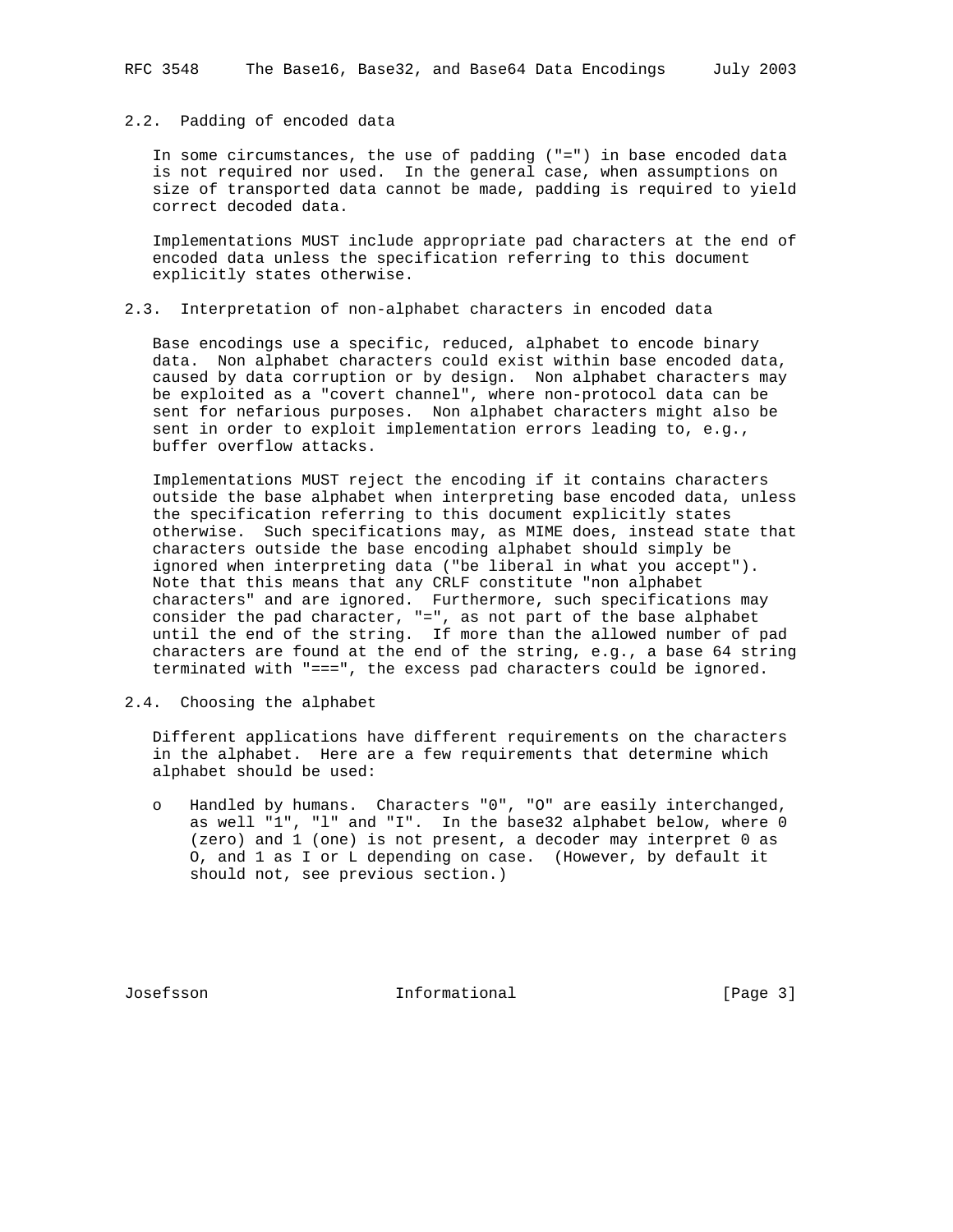- o Encoded into structures that place other requirements. For base 16 and base 32, this determines the use of upper- or lowercase alphabets. For base 64, the non-alphanumeric characters (in particular "/") may be problematic in file names and URLs.
- o Used as identifiers. Certain characters, notably "+" and "/" in the base 64 alphabet, are treated as word-breaks by legacy text search/index tools.

 There is no universally accepted alphabet that fulfills all the requirements. In this document, we document and name some currently used alphabets.

3. Base 64 Encoding

The following description of base 64 is due to [2], [3], [4] and [5].

 The Base 64 encoding is designed to represent arbitrary sequences of octets in a form that requires case sensitivity but need not be humanly readable.

 A 65-character subset of US-ASCII is used, enabling 6 bits to be represented per printable character. (The extra 65th character, "=", is used to signify a special processing function.)

 The encoding process represents 24-bit groups of input bits as output strings of 4 encoded characters. Proceeding from left to right, a 24-bit input group is formed by concatenating 3 8-bit input groups. These 24 bits are then treated as 4 concatenated 6-bit groups, each of which is translated into a single digit in the base 64 alphabet.

 Each 6-bit group is used as an index into an array of 64 printable characters. The character referenced by the index is placed in the output string.

Josefsson Informational [Page 4]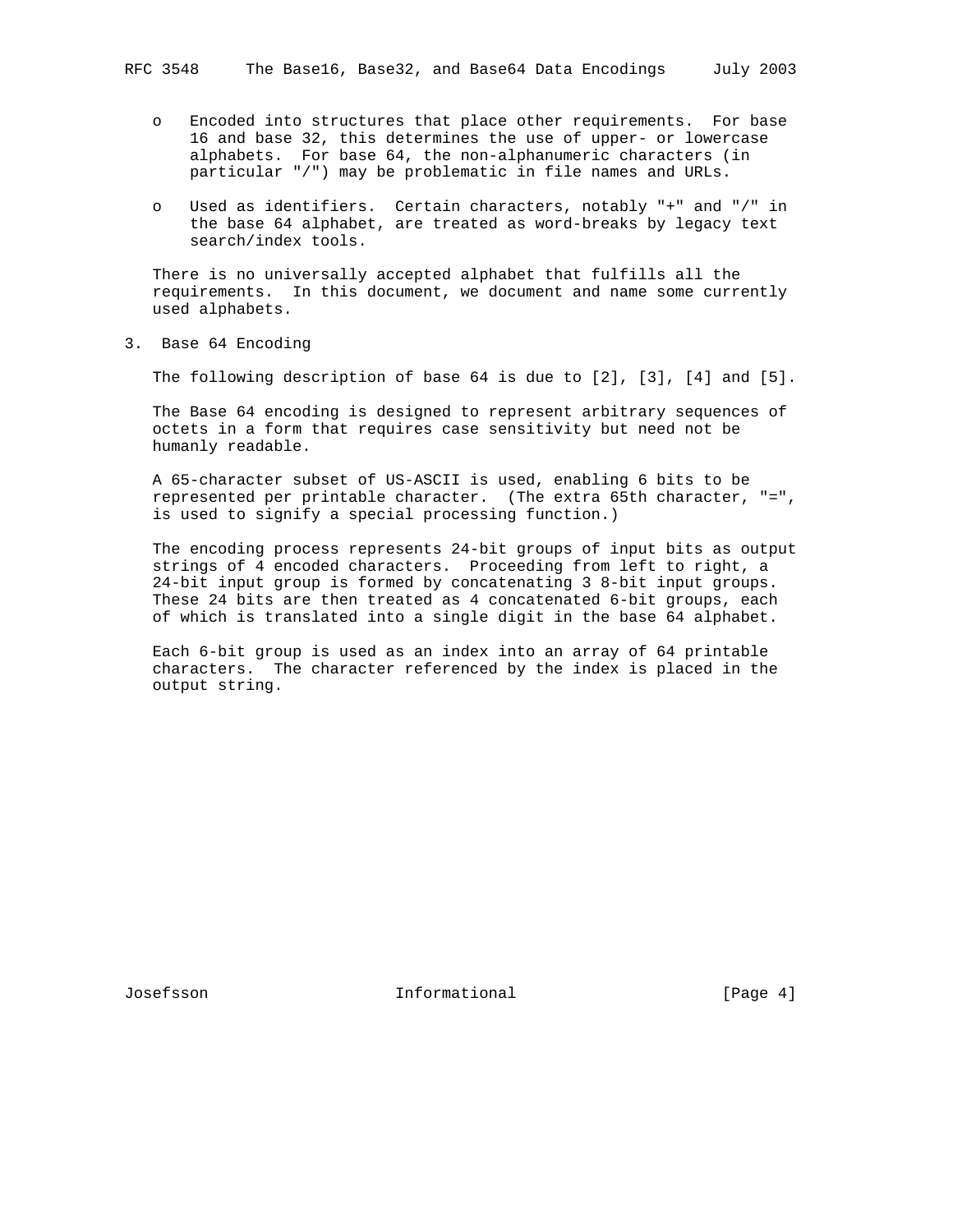|          | Value Encoding Value Encoding Value Encoding Value Encoding |                 |                 |           |  |
|----------|-------------------------------------------------------------|-----------------|-----------------|-----------|--|
| $\Omega$ | A                                                           | 17 R            | 34 i            | 51 z      |  |
|          | 1 B                                                         | 18 S            | 35 <sub>1</sub> | 52 0      |  |
|          | 2 C                                                         | 19 T            | 36 k            | 53 1      |  |
|          | 3D                                                          | 20 U            | 37 1            | 54 2      |  |
|          | 4 E                                                         | 21 V            | 38 m            | 55 3      |  |
|          | 5 F                                                         | 22 W            | 39 n            | 56 4      |  |
|          | 6 G                                                         | 23 X            | 40 <sub>o</sub> | 57 5      |  |
|          | 7 H                                                         | 24 Y            | 41 p            | 58 6      |  |
|          | 8 I                                                         | 25 Z            | 42q             | 59 7      |  |
|          | 9 J                                                         | 26a             | 43 r            | 60 8      |  |
| 10 K     |                                                             | 27 b            | $44 \text{ s}$  | 619       |  |
| 11 L     |                                                             | 28 <sub>c</sub> | 45 t            | $62 +$    |  |
| 12 M     |                                                             | 29d             | 46 u            | 63/       |  |
| 13 N     |                                                             | 30e             | 47 v            |           |  |
| 14 O     |                                                             | 31 f            | 48 w            | $(pad) =$ |  |
| 15 P     |                                                             | 32g             | 49 x            |           |  |
| 16 Q     |                                                             | 33 h            | 50 y            |           |  |
|          |                                                             |                 |                 |           |  |

### Table 1: The Base 64 Alphabet

 Special processing is performed if fewer than 24 bits are available at the end of the data being encoded. A full encoding quantum is always completed at the end of a quantity. When fewer than 24 input bits are available in an input group, zero bits are added (on the right) to form an integral number of 6-bit groups. Padding at the end of the data is performed using the '=' character. Since all base 64 input is an integral number of octets, only the following cases can arise:

 (1) the final quantum of encoding input is an integral multiple of 24 bits; here, the final unit of encoded output will be an integral multiple of 4 characters with no "=" padding,

 (2) the final quantum of encoding input is exactly 8 bits; here, the final unit of encoded output will be two characters followed by two "=" padding characters, or

 (3) the final quantum of encoding input is exactly 16 bits; here, the final unit of encoded output will be three characters followed by one "=" padding character.

Josefsson Informational [Page 5]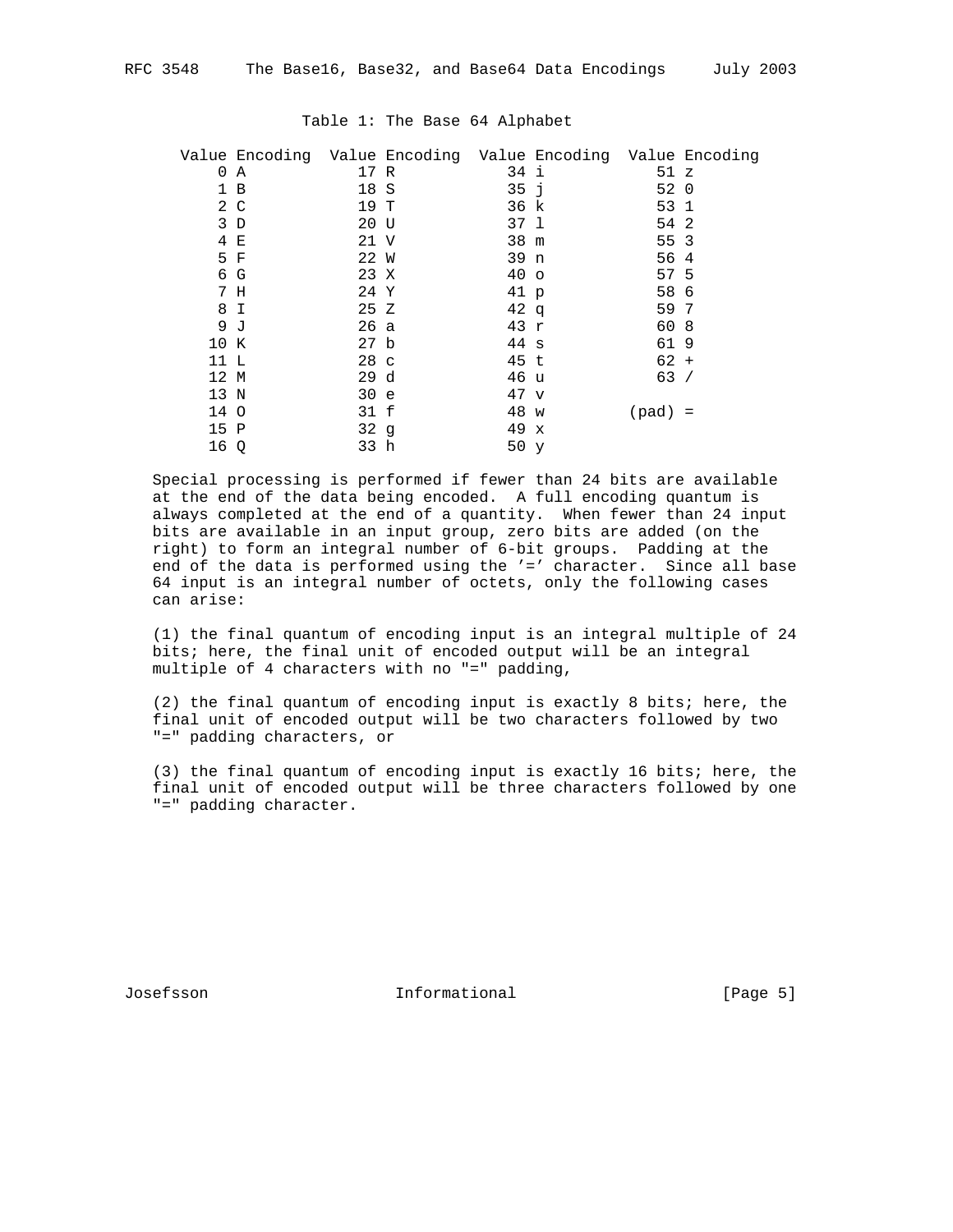4. Base 64 Encoding with URL and Filename Safe Alphabet

 The Base 64 encoding with an URL and filename safe alphabet has been used in [8].

 An alternative alphabet has been suggested that used "˜" as the 63rd character. Since the "˜" character has special meaning in some file system environments, the encoding described in this section is recommended instead.

 This encoding should not be regarded as the same as the "base64" encoding, and should not be referred to as only "base64". Unless made clear, "base64" refer to the base 64 in the previous section.

 This encoding is technically identical to the previous one, except for the 62:nd and 63:rd alphabet character, as indicated in table 2.

Table 2: The "URL and Filename safe" Base 64 Alphabet

|      | Value Encoding Value Encoding Value Encoding Value Encoding |                 |                  |
|------|-------------------------------------------------------------|-----------------|------------------|
| 0 A  | 17 R                                                        | 34 i            | 51 z             |
| 1 B  | 18 S                                                        | 35j             | 52 0             |
| 2 C  | 19 T                                                        | 36 k            | 53 1             |
| 3D   | 20 U                                                        | 37 l            | 54 2             |
| 4 E  | 21 V                                                        | 38 m            | 55 3             |
| 5 F  | 22 W                                                        | 39 n            | 56 4             |
| 6 G  | 23 X                                                        | 40 <sub>o</sub> | 57 5             |
| 7 H  | 24 Y                                                        | 41 p            | 58 6             |
| 8 I  | 25 Z                                                        | 42q             | 59 7             |
| 9 J  | 26 a                                                        | 43 r            | 60 8             |
| 10 K | 27 <sub>b</sub>                                             | 44 s            | 619              |
| 11 L | 28 <sub>c</sub>                                             | 45 t            | $62 - (minus)$   |
| 12 M | 29d                                                         | 46 u            | 63 (understrike) |
| 13 N | 30 e                                                        | 47 v            |                  |
| 14 O | 31 f                                                        | 48 w            | $(pad) =$        |
| 15 P | 32q                                                         | 49 x            |                  |
| 16 Q | 33 h                                                        | 50 y            |                  |

## 5. Base 32 Encoding

 The following description of base 32 is due to [7] (with corrections).

 The Base 32 encoding is designed to represent arbitrary sequences of octets in a form that needs to be case insensitive but need not be humanly readable.

Josefsson 10.1 Informational 100 (Page 6)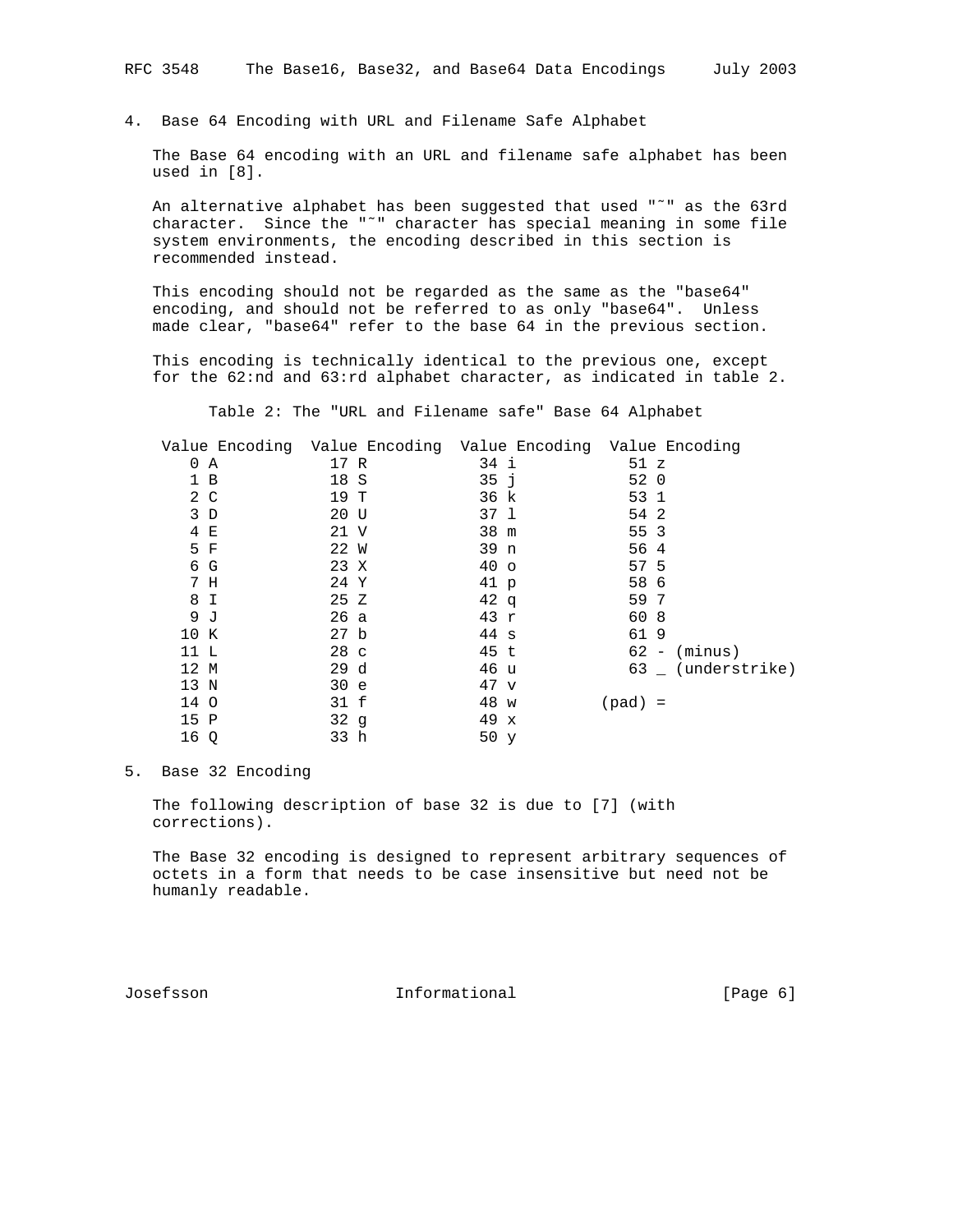A 33-character subset of US-ASCII is used, enabling 5 bits to be represented per printable character. (The extra 33rd character, "=", is used to signify a special processing function.)

 The encoding process represents 40-bit groups of input bits as output strings of 8 encoded characters. Proceeding from left to right, a 40-bit input group is formed by concatenating 5 8bit input groups. These 40 bits are then treated as 8 concatenated 5-bit groups, each of which is translated into a single digit in the base 32 alphabet. When encoding a bit stream via the base 32 encoding, the bit stream must be presumed to be ordered with the most-significant-bit first. That is, the first bit in the stream will be the high-order bit in the first 8bit byte, and the eighth bit will be the low-order bit in the first 8bit byte, and so on.

 Each 5-bit group is used as an index into an array of 32 printable characters. The character referenced by the index is placed in the output string. These characters, identified in Table 2, below, are selected from US-ASCII digits and uppercase letters.

#### Table 3: The Base 32 Alphabet

| Value Encoding Value Encoding Value Encoding Value Encoding |      |     |      |          |  |
|-------------------------------------------------------------|------|-----|------|----------|--|
| 0 A                                                         | 9 J  |     | 18 S | 27 3     |  |
| 1 B                                                         | 10 K |     | 19 T | 28 4     |  |
| 2 C                                                         | 11 L |     | 20 U | 29 5     |  |
| 3D                                                          | 12 M |     | 21 V | 30 6     |  |
| 4 E                                                         | 13 N |     | 22 W | 31 7     |  |
| 5 F                                                         | 14 O |     | 23 X |          |  |
| 6 G                                                         | 15 P |     | 24 Y | $pad) =$ |  |
| 7 H                                                         | 16 O |     | 25Z  |          |  |
| 8 T                                                         |      | ' R | 26 2 |          |  |

 Special processing is performed if fewer than 40 bits are available at the end of the data being encoded. A full encoding quantum is always completed at the end of a body. When fewer than 40 input bits are available in an input group, zero bits are added (on the right) to form an integral number of 5-bit groups. Padding at the end of the data is performed using the "=" character. Since all base 32 input is an integral number of octets, only the following cases can arise:

 (1) the final quantum of encoding input is an integral multiple of 40 bits; here, the final unit of encoded output will be an integral multiple of 8 characters with no "=" padding,

Josefsson Informational [Page 7]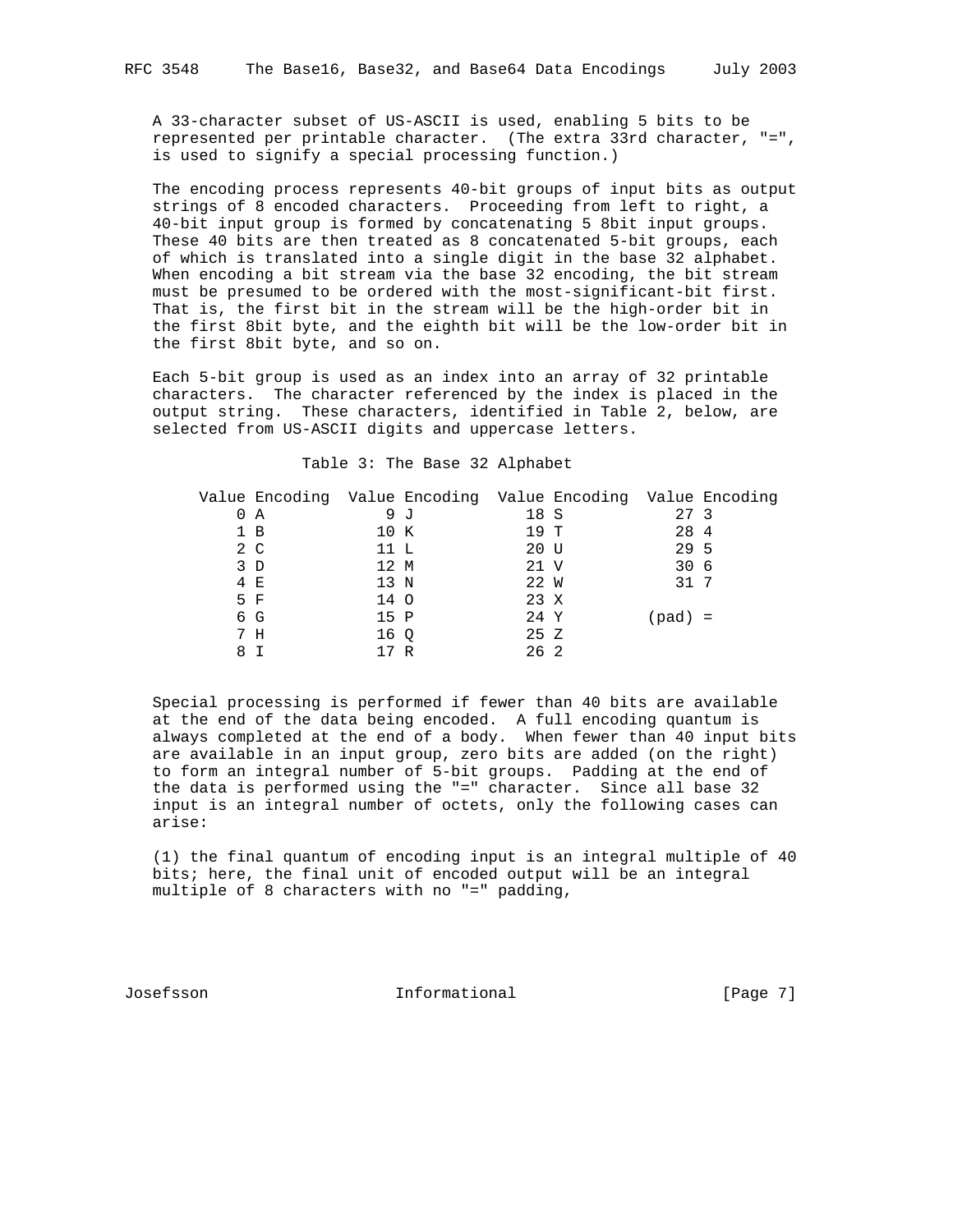(2) the final quantum of encoding input is exactly 8 bits; here, the final unit of encoded output will be two characters followed by six "=" padding characters,

 (3) the final quantum of encoding input is exactly 16 bits; here, the final unit of encoded output will be four characters followed by four "=" padding characters,

 (4) the final quantum of encoding input is exactly 24 bits; here, the final unit of encoded output will be five characters followed by three "=" padding characters, or

 (5) the final quantum of encoding input is exactly 32 bits; here, the final unit of encoded output will be seven characters followed by one "=" padding character.

6. Base 16 Encoding

 The following description is original but analogous to previous descriptions. Essentially, Base 16 encoding is the standard standard case insensitive hex encoding, and may be referred to as "base16" or "hex".

 A 16-character subset of US-ASCII is used, enabling 4 bits to be represented per printable character.

 The encoding process represents 8-bit groups (octets) of input bits as output strings of 2 encoded characters. Proceeding from left to right, a 8-bit input is taken from the input data. These 8 bits are then treated as 2 concatenated 4-bit groups, each of which is translated into a single digit in the base 16 alphabet.

 Each 4-bit group is used as an index into an array of 16 printable characters. The character referenced by the index is placed in the output string.

#### Table 5: The Base 16 Alphabet

| Value Encoding Value Encoding Value Encoding Value Encoding |    |      |    |       |  |
|-------------------------------------------------------------|----|------|----|-------|--|
|                                                             | 44 |      | 88 | 12 C  |  |
| 11                                                          | 55 |      | 99 | 13 D  |  |
| $2 \quad 2$                                                 | 66 | 10 A |    | 14 F. |  |
| २ २                                                         |    | 11 R |    | 15 F  |  |

 Unlike base 32 and base 64, no special padding is necessary since a full code word is always available.

Josefsson Informational [Page 8]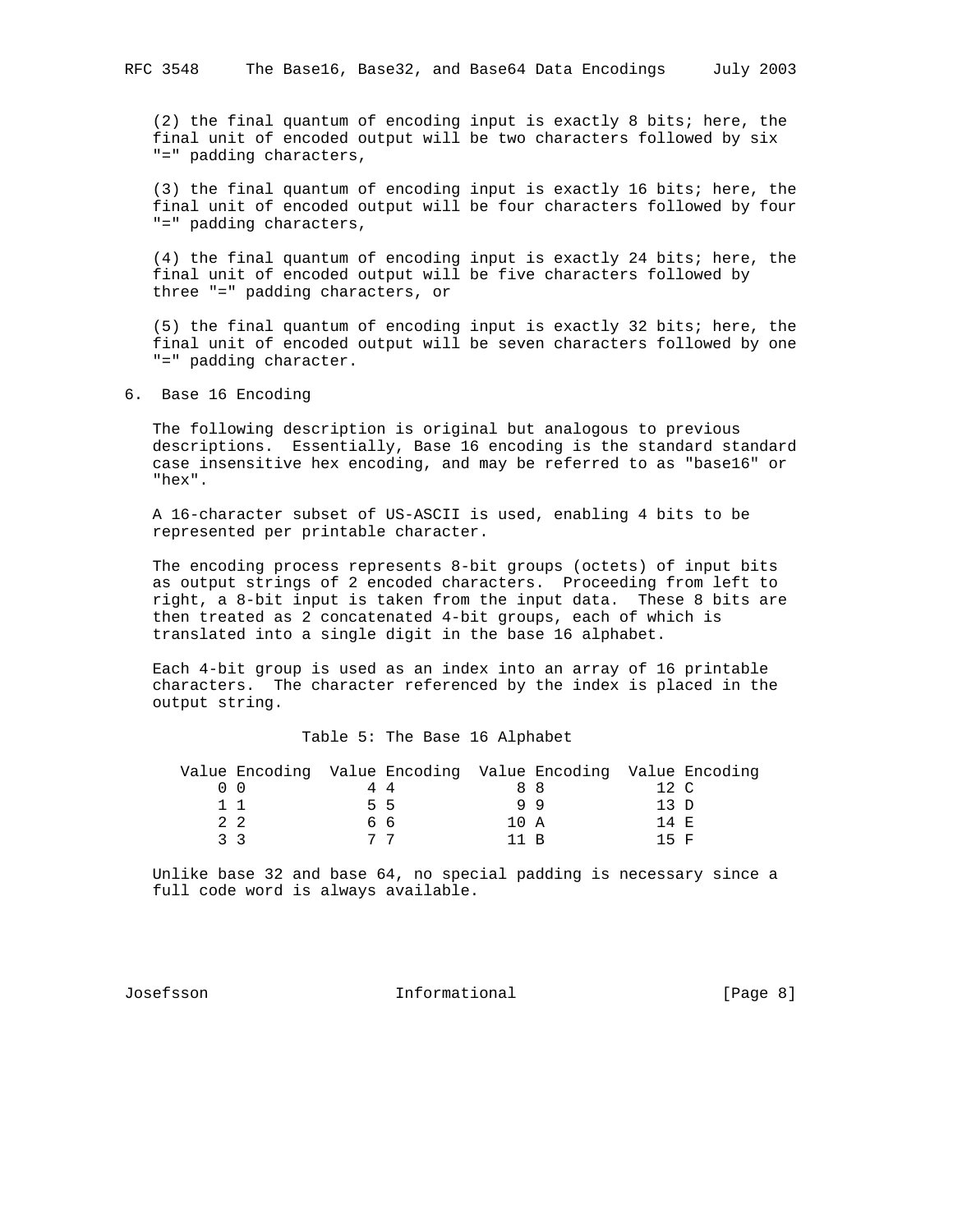## 7. Illustrations and examples

 To translate between binary and a base encoding, the input is stored in a structure and the output is extracted. The case for base 64 is displayed in the following figure, borrowed from [4].

 +--first octet--+-second octet--+--third octet--+ |7 6 5 4 3 2 1 0|7 6 5 4 3 2 1 0|7 6 5 4 3 2 1 0| +-----------+---+-------+-------+---+-----------+ |5 4 3 2 1 0|5 4 3 2 1 0|5 4 3 2 1 0|5 4 3 2 1 0| +--1.index--+--2.index--+--3.index--+--4.index--+

 The case for base 32 is shown in the following figure, borrowed from [6]. Each successive character in a base-32 value represents 5 successive bits of the underlying octet sequence. Thus, each group of 8 characters represents a sequence of 5 octets (40 bits).

1 2 3 01234567 89012345 67890123 45678901 23456789 +--------+--------+--------+--------+--------+  $|< 1$  >< 2 > < 3 > < 1.4 > < 5. | > < 6 > < . | 7 > < 8 > | +--------+--------+--------+--------+--------+ <===> 8th character <====> 7th character <===> 6th character <====> 5th character <====> 4th character <===> 3rd character <====> 2nd character <===> 1st character

Josefsson Informational [Page 9]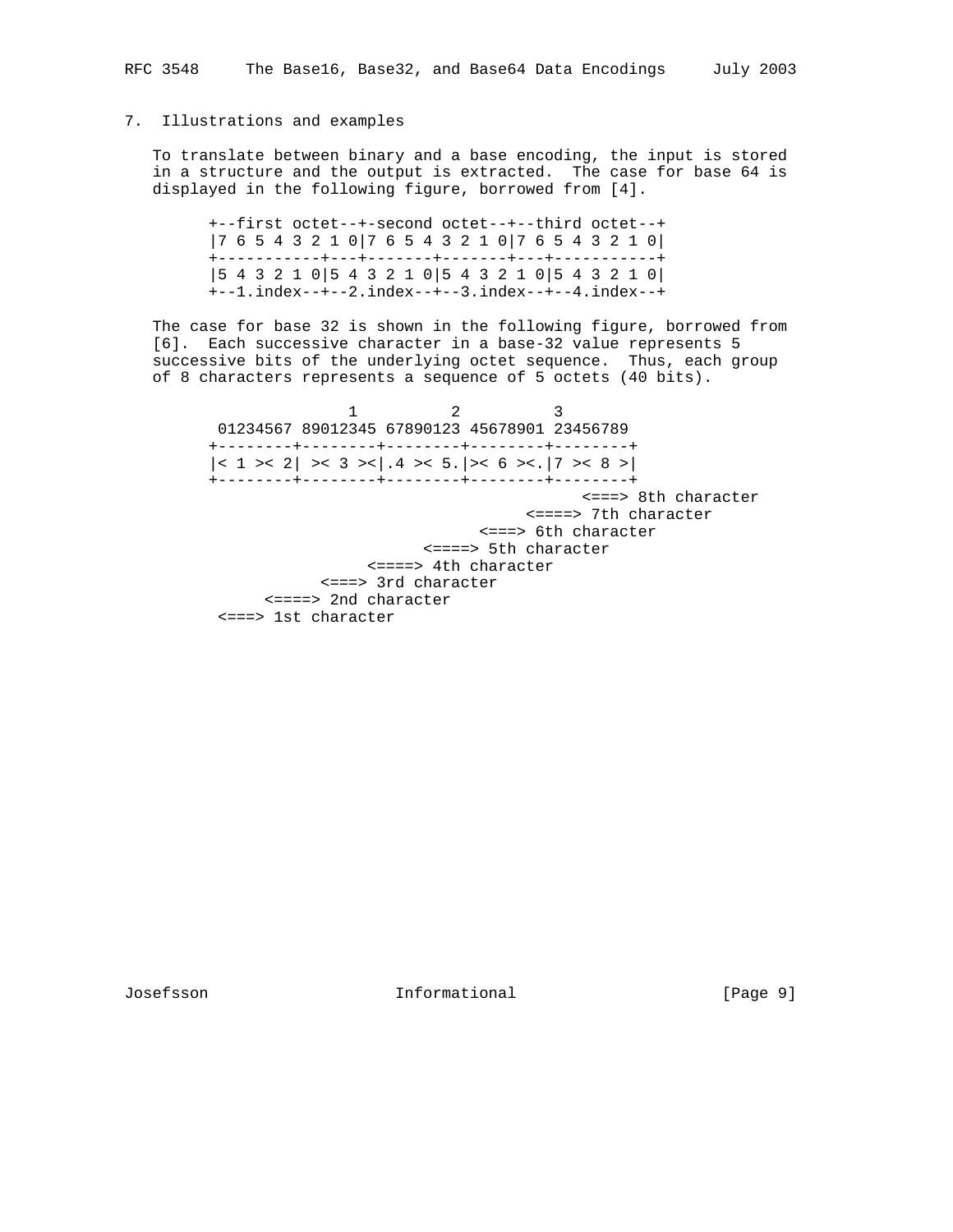The following example of Base64 data is from [4].

 Input data: 0x14fb9c03d97e Hex: 1 4 f b 9 c | 0 3 d 9 7 e 8-bit: 00010100 11111011 10011100 | 00000011 11011001 11111110 6-bit: 000101 001111 101110 011100 | 000000 111101 100111 111110 Decimal: 5 15 46 28 0 61 37 62 Output:  $F$  P u c A 9 l + Input data: 0x14fb9c03d9 Hex: 1 4 f b 9 c | 0 3 d 9 8-bit: 00010100 11111011 10011100 | 00000011 11011001 pad with 00 6-bit: 000101 001111 101110 011100 | 000000 111101 100100<br>Decimal: 5 15 46 28 0 61 36 Decimal: 5 15 46 28 0 61 36 pad with  $=$  Output: F P u c A 9 k = Input data: 0x14fb9c03 Hex: 1 4 f b 9 c | 0 3 8-bit: 00010100 11111011 10011100 | 00000011 pad with 0000 6-bit: 000101 001111 101110 011100 | 000000 110000 Decimal: 5 15 46 28 0 48  $pad with =$ Output:  $F$   $P$  u c  $A$  w =

## 8. Security Considerations

 When implementing Base encoding and decoding, care should be taken not to introduce vulnerabilities to buffer overflow attacks, or other attacks on the implementation. A decoder should not break on invalid input including, e.g., embedded NUL characters (ASCII 0).

 If non-alphabet characters are ignored, instead of causing rejection of the entire encoding (as recommended), a covert channel that can be used to "leak" information is made possible. The implications of this should be understood in applications that do not follow the recommended practice. Similarly, when the base 16 and base 32 alphabets are handled case insensitively, alteration of case can be used to leak information.

 Base encoding visually hides otherwise easily recognized information, such as passwords, but does not provide any computational confidentiality. This has been known to cause security incidents when, e.g., a user reports details of a network protocol exchange

Josefsson Informational [Page 10]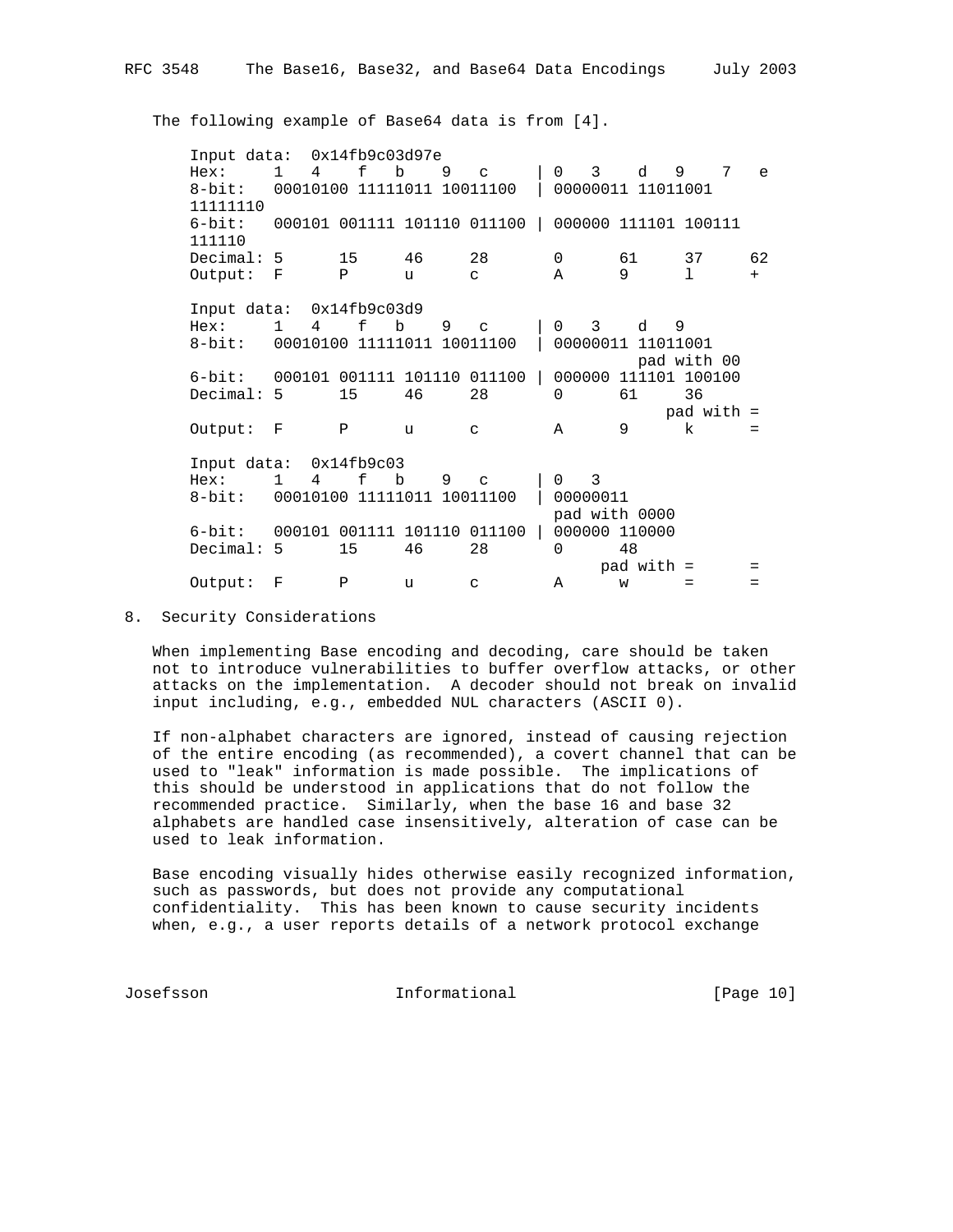(perhaps to illustrate some other problem) and accidentally reveals the password because she is unaware that the base encoding does not protect the password.

- 9. References
- 9.1. Normative References
	- [1] Bradner, S., "Key words for use in RFCs to Indicate Requirement Levels", BCP 14, RFC 2119, March 1997.
- 9.2. Informative References
	- [2] Linn, J., "Privacy Enhancement for Internet Electronic Mail: Part I: Message Encryption and Authentication Procedures", RFC 1421, February 1993.
	- [3] Freed, N. and N. Borenstein, "Multipurpose Internet Mail Extensions (MIME) Part One: Format of Internet Message Bodies", RFC 2045, November 1996.
	- [4] Callas, J., Donnerhacke, L., Finney, H. and R. Thayer, "OpenPGP Message Format", RFC 2440, November 1998.
	- [5] Eastlake, D., "Domain Name System Security Extensions", RFC 2535, March 1999.
	- [6] Klyne, G. and L. Masinter, "Identifying Composite Media Features", RFC 2938, September 2000.
	- [7] Myers, J., "SASL GSSAPI mechanisms", Work in Progress.
	- [8] Wilcox-O'Hearn, B., "Post to P2P-hackers mailing list", World Wide Web http://zgp.org/pipermail/p2p-hackers/2001- September/000315.html, September 2001.
	- [9] Cerf, V., "ASCII format for Network Interchange", RFC 20, October 1969.
- 10. Acknowledgements

 Several people offered comments and suggestions, including Tony Hansen, Gordon Mohr, John Myers, Chris Newman, and Andrew Sieber. Text used in this document is based on earlier RFCs describing specific uses of various base encodings. The author acknowledges the RSA Laboratories for supporting the work that led to this document.

Josefsson Informational [Page 11]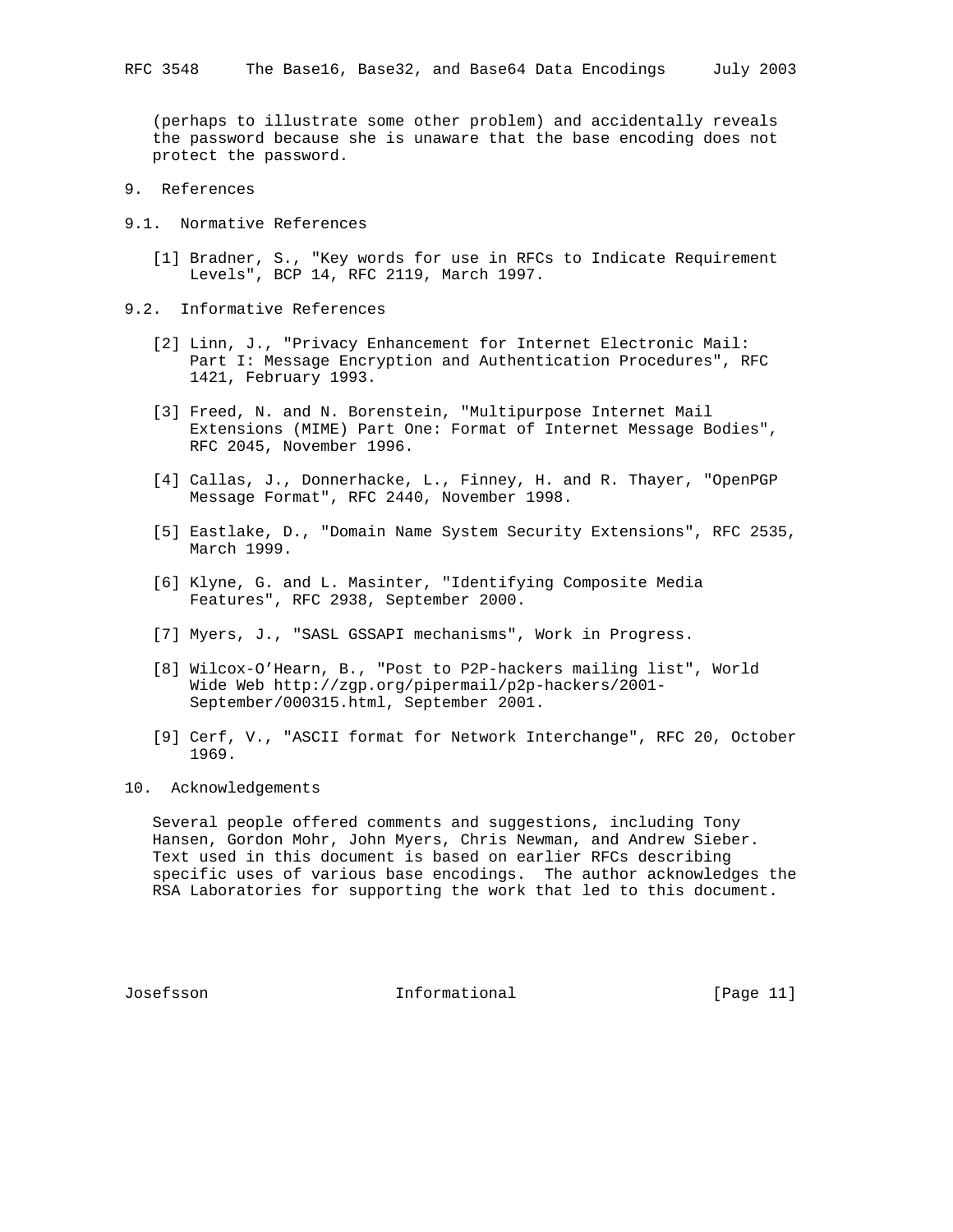# 11. Editor's Address

 Simon Josefsson EMail: simon@josefsson.org

Josefsson Informational [Page 12]